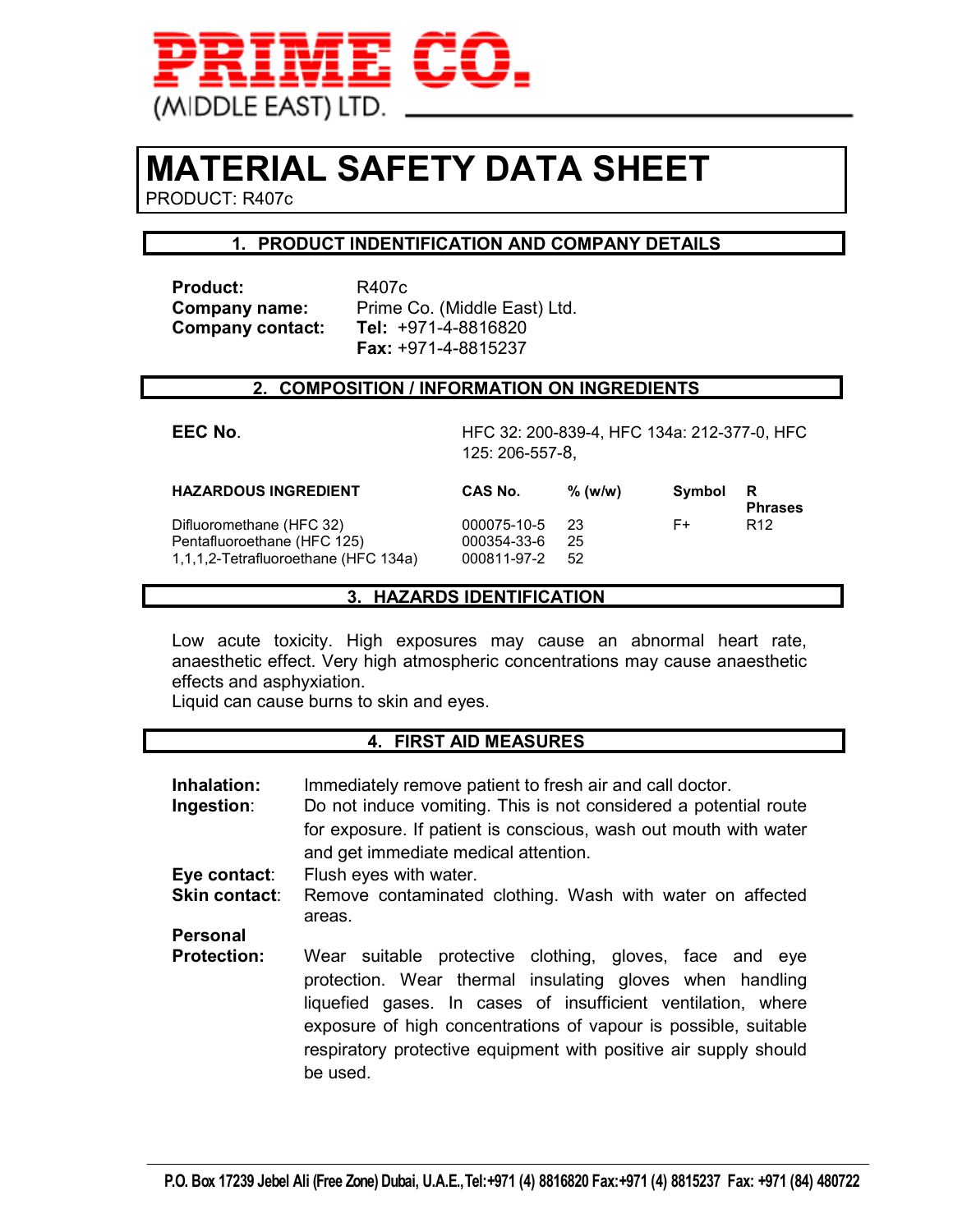# MIDDLE EAST) LTD

#### **5. PHYSICAL & CHEMICAL PROPERTIES**

| Appearance:            | Liquefied, colorless gas                                              |
|------------------------|-----------------------------------------------------------------------|
| Odour:                 | Ether like (slight)                                                   |
| <b>Physical state:</b> | Gas at normal temperature and pressure                                |
| <b>Boiling point:</b>  | - 44.3 °C to -37.1 °C (boiling range)                                 |
| Vapour pressure:       | 7810 mm Hg at 20°C                                                    |
| Density (g/ml):        | 1.16 at 20°C                                                          |
| Solubility in water:   | Insoluble                                                             |
| Solubility in other:   | Soluble in chlorinated solvents, esters and alcohols.                 |
|                        | Vapour density (Air=1): 3.0 approximately at bubble point temperature |

#### **6. FIRE FIGHTING MEASURES**

**Flammable Properties**: This refrigerant is Nonflammable under ambient temperature and pressure conditions.

**Suitable extinguishing media**: Allow gas fires to burn until exhausted. Water spray should be used to cool containers.

**Specific methods**: Heat of fire can build pressure in cylinder, hence move away from container. Immediately cool cylinder using water.

**Special protective equipment for firefighting**: Use self contained breathing apparatus.

#### **7. STABILITY AND REACTIVITY**

**Hazardous reactions:** Certain mixtures of HFC's and chlorine may be flammable or reactive under certain conditions.

**In compatible materials:** Finely divided metals, magnesium and alloys containing more than 2% magnesium. Can react violently if in contact with alkali metals, alkaline earth metals – sodium. May react violently with oxidizing agents. **Hazardous decomposition products:** Hydrogen chloride, hydrogen fluoride by decomposition and hydrolysis.

#### **8. TOXICOLOGICAL INFORMATION**

**Inhalation**: High exposures may cause abnormal heart rate and prove suddenly fatal. Very high atmospheric concentrations may cause anaesthetic effects and asphyxiation.

**Skin contact**: Liquid can cause burns to skin. Unlikely to be hazardous by skin adsorption.

**Eye contact**: Liquid can cause burns to eyes.

**Ingestion**: Highly unlikely but should this occur freeze burns will result.

#### **Long term exposure**:

**HFC 32**: An inhalation study in animals has shown that repeated exposures produces no significant effects (49,500 ppm in rats).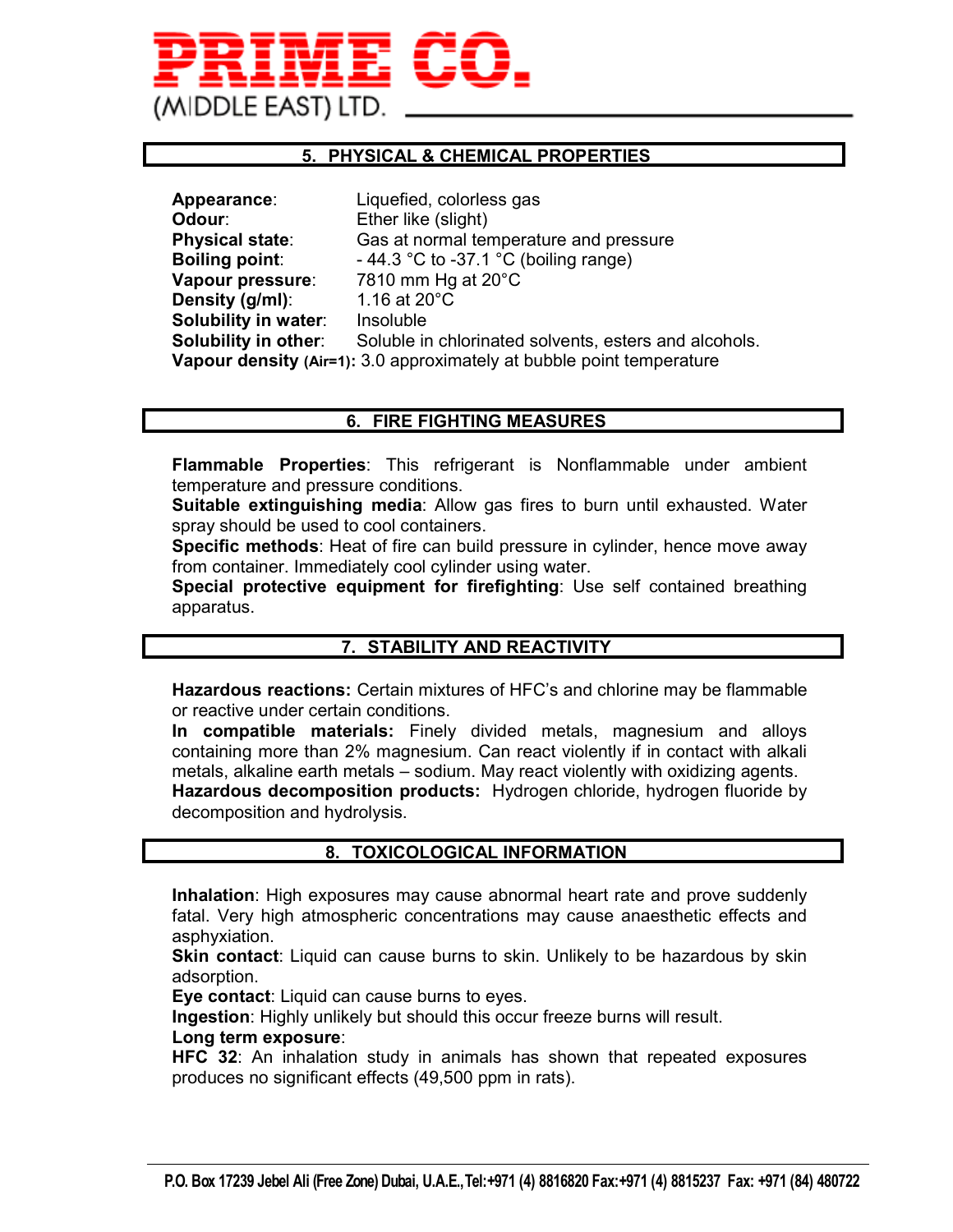

**HFC 125**: An inhalation study in animals has shown that repeated exposures produces no significant effects (50,000 ppm in rats).

**HFC 134a**: Long term inhalation and exposure of HFC 134a (50,000 ppm) in animals resulted in benign tumors of testes. The increased tumor incidence was observed only after prolonged exposure to high levels, leads to the conclusion that these results are not significant when considering the health of humans occupationally exposed the levels of HFC 134a at or below the occupational exposure limit.

#### **9. ECOLOGICAL INFORMATION**

**Effect on effluent treatment**: Discharges of the product will enter the atmosphere and will not result in long term aqueous contamination.

#### **Persistence and degradation**:

**HFC 32**: Decomposed comparatively rapidly in lower atmosphere (troposphere). Atmospheric lifetime in 5.6 years. Has Global Warming Potential (GWP) of 650 (relative to 1 for carbon dioxide at 100 years.

**HFC 125**: Decomposed slowly in lower atmosphere (troposphere). Atmospheric lifetime in 32.6 years. Has Global Warming Potential (GWP) of 2800 (relative to 1 for carbon dioxide at 100 years.

**HFC 134a**: Decomposed comparatively rapidly at lower atmosphere (troposphere). Atmospheric lifetime is 13.6 years. Has Global Warming Potential (GWP) of 1300 (relative to a value of 1 for carbon dioxide at 100 years).

**HFC 32, HFC 125, HFC 134a**: Does not influence photochemical smog.

#### **10. DISPOSAL PROCEDURES**

Best to recover and recycle. If it is not possible, destruction is to be in an approved facility, which is equipped to absorb and neutralize acid gases and other toxic processing products. Do not attempt to dispose of residual or unused quantities.

#### **11. ACCIDENTAL RELEASE MEASURES**

**Personal precautions**: Shut off valve and isolate source of leak if without risk. Move cylinder to well ventilated area. Evacuate area and ensure adequate ventilation. Prevent liquid from entering drainage. Contain spillages with sand, earth or suitable adsorbent material.

**Environmental precautions**: Keep personnel away. Try to stop release.

#### **12. HANDLING AND STORAGE**

**Precautions to be taken in handling**: Keep away from sources of ignition. Take precautionary measures against static discharges. Protect cylinders from damage. Do not drag, slide, roll or drop cylinders. Slowly open valve. Close cylinder valve after each use and keep closed even when cylinder is empty. Never apply heat or flame to any part of cylinder. Avoid inhalation of high concentration of vapours. Avoid contact between liquid and skin and eyes.